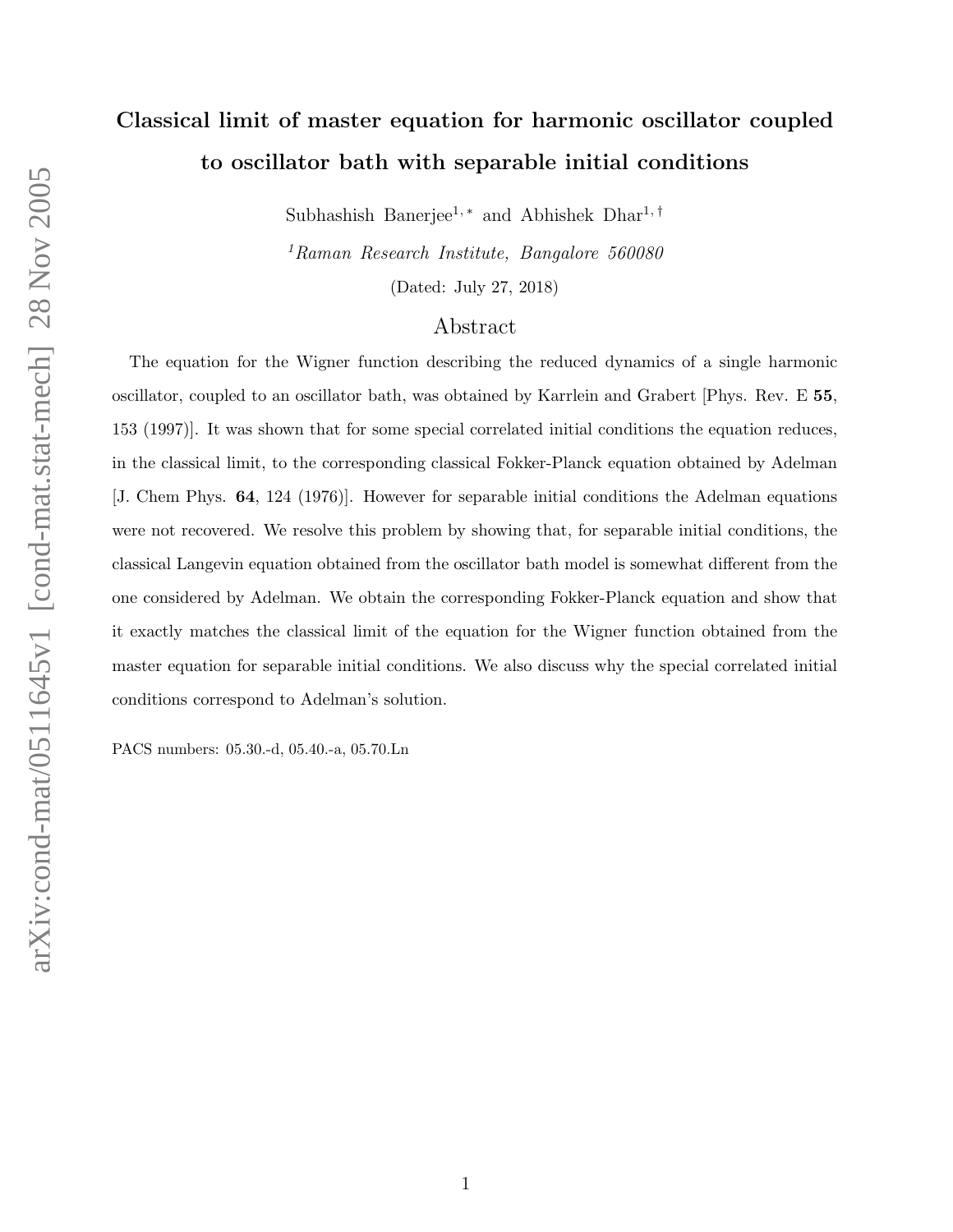#### I. INTRODUCTION

The concept of 'open' quantum systems is a ubiquitous one in that any real system is never fully isolated. It is usually in contact with a larger system, constituting its environment, which effects its dynamics. Ford, Kac and Mazur<sup>1</sup> suggested the first microscopic model describing dissipative effects. They considered a system which was coupled to a bath modelled by a collection of an infinite number of harmonic oscillators. Interest in quantum dissipation was intensified by the work of Caldeira and Leggett<sup>2</sup> who used the influence functional approach, developed by Feynman and Vernon<sup>3</sup>, to discuss quantum Brownian motion. They considered the case where the system and its environment were initially uncorrelated, the so called separable initial condition. This was generalized to the situation where initial correlations exist between the system and its environment by Hakim and Ambegaokar<sup>4</sup>, Smith and Caldeira<sup>5</sup>, Grabert, Schramm and Ingold<sup>6</sup>, Chen, Lebowitz and Liverani<sup>7</sup> and Banerjee and Ghosh<sup>8</sup> among others. The master equation for the quantum Brownian motion of a harmonic oscillator in a bosonic bath of harmonic oscillators was obtained by Haake and Reibold<sup>9</sup> and later by Hu, Paz and  $\text{Zhang}^{10}$  who used path integral methods in their derivation. A derivation of the Wigner transform of this equation was also given by Halliwell and  $Yu^{11}$  and a solution of this Fokker-Planck equation with time dependent coefficients was given by Ford and O'Connell<sup>12</sup>.

In a very interesting paper Karrlein and  $G$ rabert<sup>13</sup> studied the master equation for the reduced density matrix of the system for generalized correlated initial conditions. They showed that in general it is not possible to obtain a Liouvillean operator for the master equation of the reduced dynamics of the system under the influence of its environment. However for some specialized correlated initial conditions like the one discussed by Hakim and Ambegaokar<sup>4</sup>, called the thermal initial condition, and for the case of the time evolution of equilibrium correlation functions<sup>6</sup>, it is possible to obtain the Liouvillean to describe the reduced system dynamics. In both these cases Karrlein and Grabert<sup>13</sup> obtained the Fokker-Planck equation from the Wigner transform of the master equation. They found that in the classical limit, these equations reduced exactly to the corresponding equation obtained by Adelman<sup>14</sup> for the dissipative dynamics of a classical harmonic oscillator driven by a Gaussian non-Markovian noise. They then considered the case of separable initial conditions and found that in the classical limit the corresponding Fokker-Planck equation did not reduce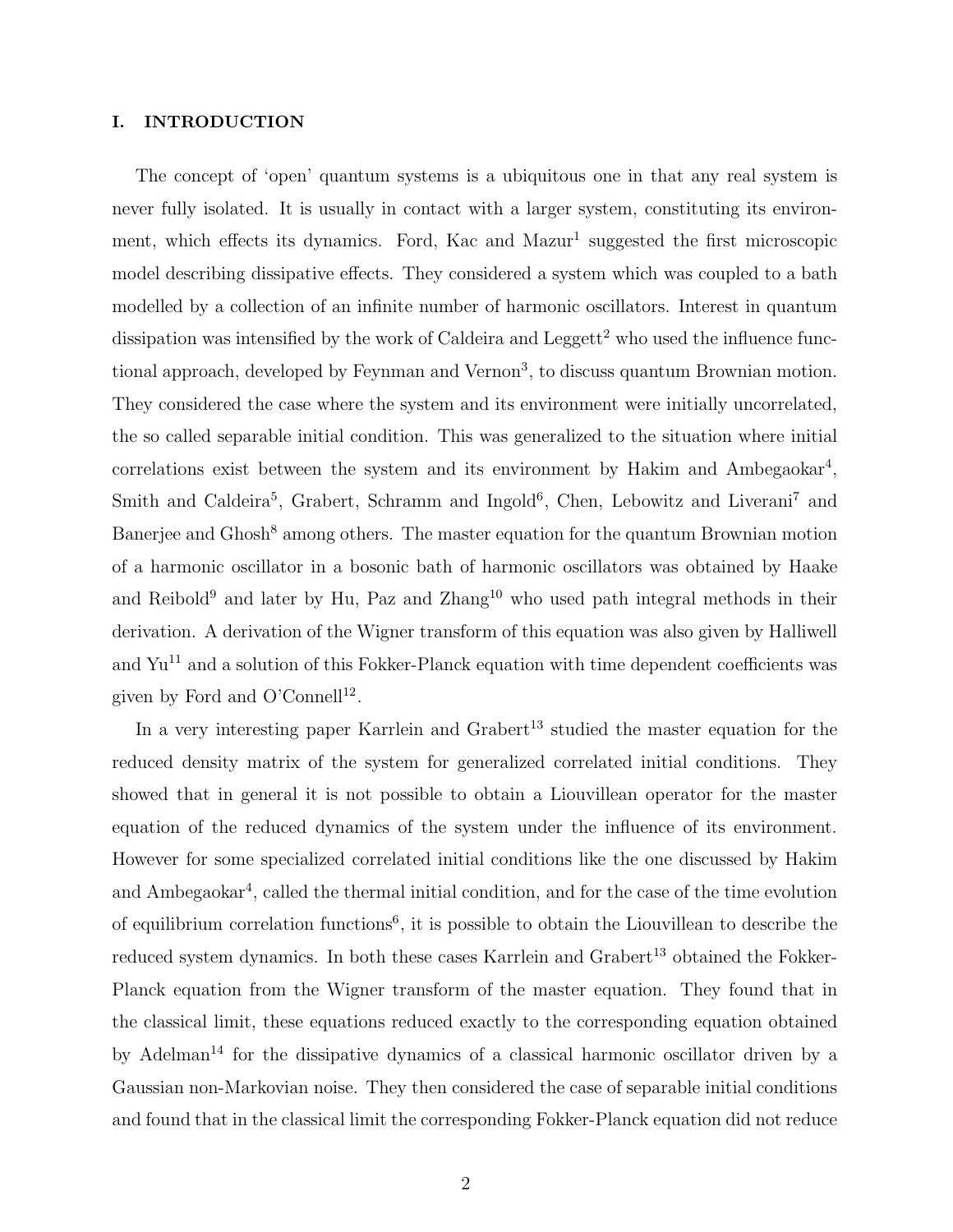to the Adelman equation. We find this a very intriguing as well as an interesting point and the main purpose of this paper is to look at this point more closely. This is also important to understand in view of the fact that factorizing initial conditions are known to have some problematic features<sup>6,7</sup> associated with the sudden switching on of the coupling.

The plan of this paper is as follows. In Sec. II we obtain the Langevin equation for the system consisting of a harmonic oscillator coupled to a bath of harmonic oscillators with which it is initially uncorrelated. We indicate that our treatment is valid in the classical as well as the quantum regime. In Sec. III we obtain the Fokker-Planck equation from the Langevin equation derived in Sec. II in the classical regime. When we compare our equation with the one used by  $\text{Adelman}^{14}$  we find that our equation has an additional term. This additional term is the crux which enables us to resolve the issue. The Fokker-Planck equation obtained from the Langevin equation with this additional term is the exact classical limit of the corresponding equation in the quantum regime obtained by Karrlein and Grabert<sup>13</sup>. In Sec. IV we discuss why the Langevin equation used by Adelman would be the correct classical equation describing a correlated initial state. In Sec. V we discuss our conclusions.

#### II. LANGEVIN EQUATION

We consider a single harmonic oscillator described by the phase space variables  $(x, p)$ and with a natural frequncy  $\omega_0$ . The oscillator is coupled to a heat bath modelled by N independent oscillators described by  $\{X_{\alpha}, P_{\alpha}\}\$  and which have frequencies  $\{\omega_{\alpha}\}\$ . To generate dissipation one eventually takes the limit  $N \to \infty$ . The full Hamiltonian is taken to be:

$$
H = \frac{p^2}{2} + \frac{\omega_0^2 x^2}{2} + \sum_{\alpha=1}^N \left[ \frac{P_\alpha^2}{2} + \frac{\omega_\alpha^2 X_\alpha^2}{2} \right] - \sum_{\alpha=1}^N c_\alpha x X_\alpha \ . \tag{1}
$$

The last term represents the coupling between the system and the bath. Introducing the shifted frequency  $\omega^2 = \omega_0^2 - \sum_{\alpha} c_{\alpha}^2/\omega_{\alpha}^2$ , we can rewrite Eq. (1) in the following equivalent form

$$
H = \frac{p^2}{2} + \frac{\omega^2 x^2}{2} + \sum_{\alpha=1}^{N} \left[ \frac{P_{\alpha}^2}{2} + \frac{\omega_{\alpha}^2 (X_{\alpha} - \frac{c_{\alpha} x}{\omega_{\alpha}^2})^2}{2} \right].
$$
 (2)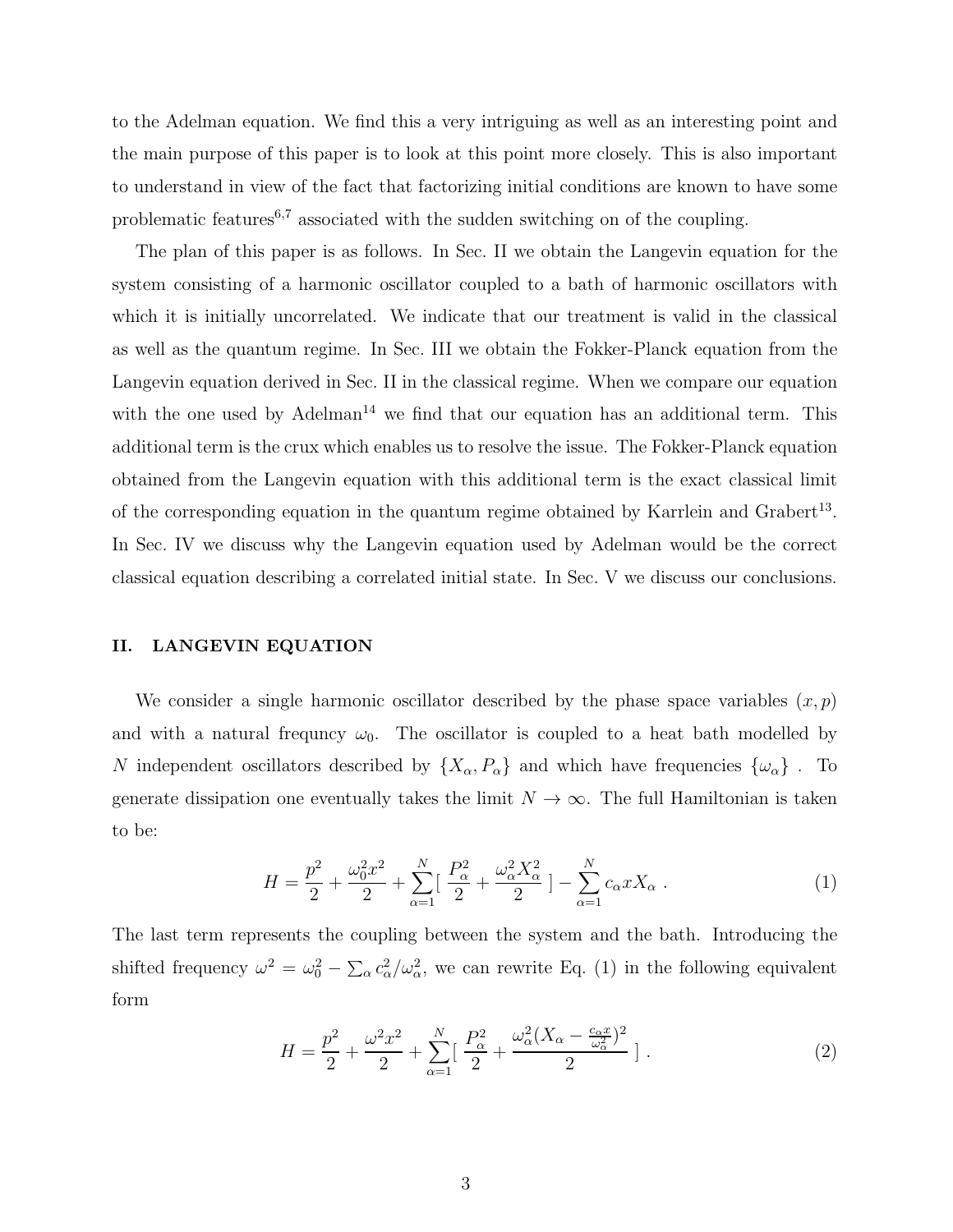Let us now write the equations of motion for the system and bath variables. These are given by:

$$
\ddot{x} = -\omega_0^2 x + \sum_{\alpha} c_{\alpha} X_{\alpha} , \qquad (3)
$$

$$
\ddot{X}_{\alpha} = -\omega_{\alpha}^2 X_{\alpha} + c_{\alpha} x \ . \tag{4}
$$

The solution of the equations of motion of the reservoir variables gives

$$
X_{\alpha}(t) = \cos(\omega_{\alpha}t)X_{\alpha}(0) + \frac{\sin(\omega_{\alpha}t)}{\omega_{\alpha}}\dot{X}_{\alpha}(0) + \int_{0}^{t} dt' \frac{\sin\omega_{\alpha}(t-t')}{\omega_{\alpha}}c_{\alpha}x(t') . \tag{5}
$$

Plugging these into the system's equation of motion Eq. (3) we get the following Langevin equations of motion:

$$
\ddot{x} = -\omega_0^2 x + \int_0^t dt' \frac{\partial \gamma(t - t')}{\partial t'} x(t') + \eta(t) , \qquad (6)
$$

where 
$$
\gamma(t) = \sum_{\alpha} \frac{c_{\alpha}^2}{\omega_{\alpha}^2} \cos(\omega_{\alpha} t)
$$
, (7)

$$
\eta(t) = \sum_{\alpha} c_{\alpha} [\cos(\omega_{\alpha} t) X_{\alpha}(0) + \frac{\sin(\omega_{\alpha} t)}{\omega_{\alpha}} \dot{X}_{\alpha}(0)] . \tag{8}
$$

Note that the discussion till now is valid both clasically and quantum mechanically. In the quantum case the variables correspond to operators in the Heisenberg representation. We now use the fact that at  $t = 0$  the separable initial conditions imply that the reservoir (isolated) is initially in equilibrium and hence we know the statistical properties of the bath variables  $\{X_{\alpha}(0), \dot{X}_{\alpha}(0)\}\$ . In the quantum case we get

$$
\langle \omega_{\alpha}^{2} X_{\alpha}^{2}(0) \rangle = \langle \dot{X}_{\alpha}^{2}(0) \rangle = \frac{\hbar \omega_{\alpha}}{2} \coth \frac{\hbar \omega_{\alpha}}{2k_{B}T} ,
$$
  

$$
\langle [X_{\alpha}(0) \dot{X}_{\alpha}(0) + \dot{X}_{\alpha}(0) X_{\alpha}(0)] \rangle = 0.
$$
 (9)

In the classical case we get, using equipartition,  $\langle \omega_\alpha^2 X_\alpha^2 \rangle = \langle \dot{X}_\alpha^2 \rangle = k_B T$  and  $\langle X_\alpha \dot{X}_\alpha \rangle = 0$ and these also follow from Eq. (9) if we take the classical limit  $\hbar\omega_\alpha/(k_BT) \to 0$ . From these properties of the bath one can work out the correlations of the noise  $\eta(t)$  in Eq. (8). We get  $(\text{for } t, t' > 0)$ 

$$
\langle \eta(t) \rangle = 0 ,
$$
  

$$
\frac{1}{2} \langle \eta(t)\eta(t') + \eta(t')\eta(t) \rangle = \hbar K'(t - t') ,
$$
 (10)

where 
$$
K'(t) = \sum_{\alpha} \frac{c_{\alpha}^2}{2\omega_{\alpha}} \cos \omega_{\alpha} t \coth \frac{\hbar \omega_{\alpha}}{2k_B T}
$$
 (11)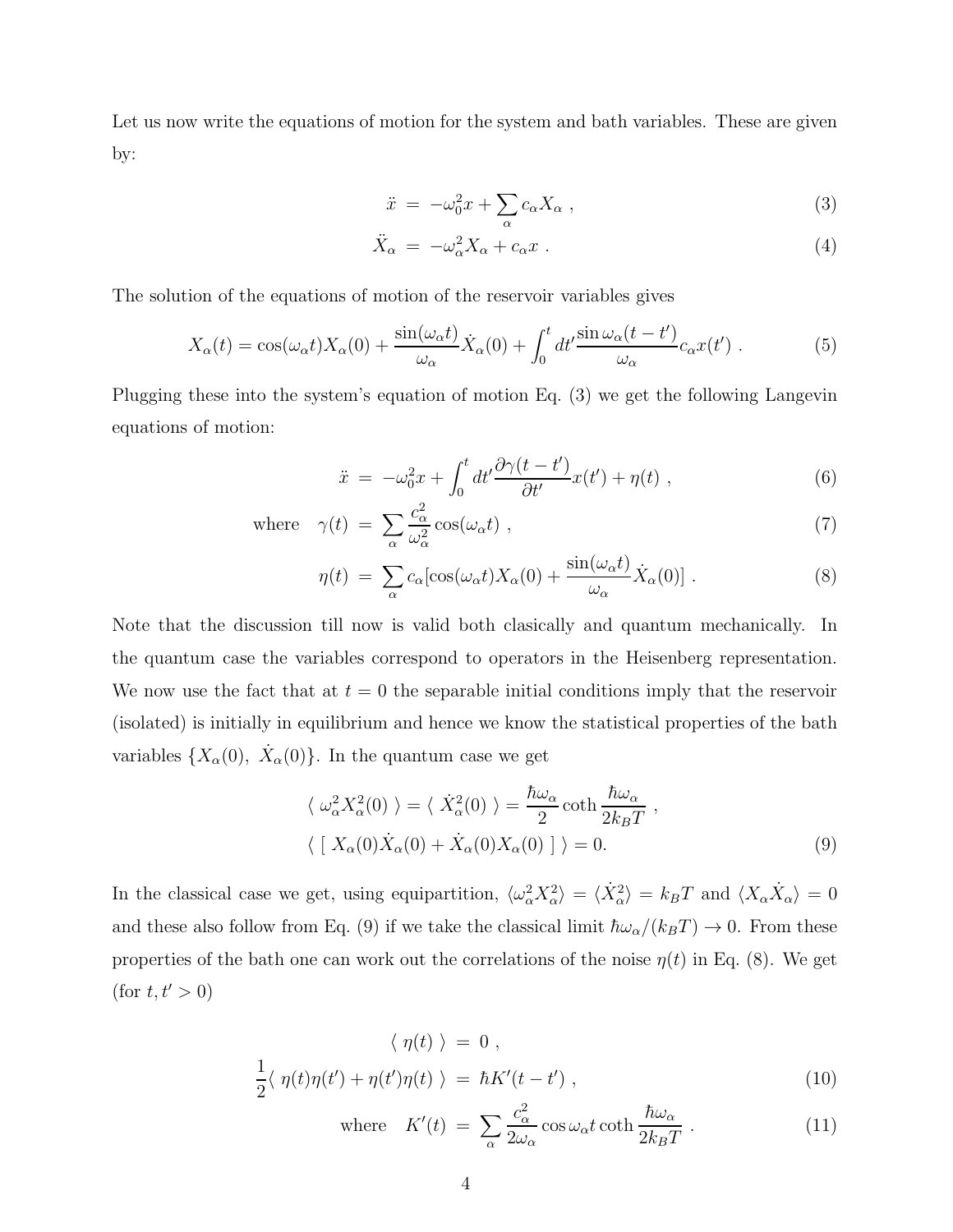Here we have used the notation in Ref. [6,13]. The classical limit of Eq. (10) gives the usual fluctuation-dissipation relation

$$
\langle \eta(t)\eta(t')\rangle = k_B T \gamma(t - t') . \tag{12}
$$

## III. FOKKER-PLANCK EQUATION FOR THE CLASSICAL LANGEVIN EQUA-TION

In this section we focus on the classical Langevin equation which is described by Eqs. (6), (12). First we note that, after a partial integration, we can rewrite Eq. (6) in the following form:

$$
\ddot{x} = -\omega^2 x - \gamma(t)x(0) - \int_0^t dt' \gamma(t - t') \dot{x}(t') + \eta(t) . \qquad (13)
$$

This differs from the equation considered by Adelman<sup>14</sup> by the initial condition dependent term  $-\gamma(t)x(0)$ , the so called initial slip term<sup>15,16</sup> which, as we will see, is crucial in getting the correct Fokker-Planck equation. Starting from the above Langevin equation or its equivalent form Eq. (6) we get, following Adelman, the corresponding Fokker-Planck equation.

The general solution of Eq. (6) is given by:

$$
x(t) = H(t)x(0) + G(t)p(0) + \int_0^t dt' G(t - t')\eta(t'),
$$
\n(14)

where  $H(t)$  and  $G(t)$  are solutions of the homogeneous part of Eq. (6) for the initial conditions  $H(0) = 1$ ,  $\dot{H}(0) = 0$  and  $G(0) = 0$ ,  $\dot{G}(0) = 1$  respectively, and  $p(t) = \dot{x}(t)$ . Taking a Laplace transform of the homogeneous equation we immediately get:

$$
\hat{G}(z) = \frac{1}{z^2 + \omega^2 + z \hat{\gamma}(z)},
$$
\n(15)

$$
\hat{H}(z) = \frac{z}{z^2 + \omega^2 + z \hat{\gamma}(z)},
$$
\n(16)

where  $\hat{G}(z)$ ,  $\hat{H}(z)$  and  $\hat{\gamma}(z)$  are the Laplace transforms of  $G(t)$ ,  $H(t)$  and  $\gamma(t)$  respectively. We note that  $G(t)$  is the same Green's function, denoted by  $\chi_u(t)$ , in Adelman's<sup>14</sup> paper. However  $H(t)$  is different from Adelman's  $\chi_x$ , which we will here denote by  $F(t)$ , and which is given by

$$
F(t) = 1 - \omega^2 \int_0^t dt' G(t') . \qquad (17)
$$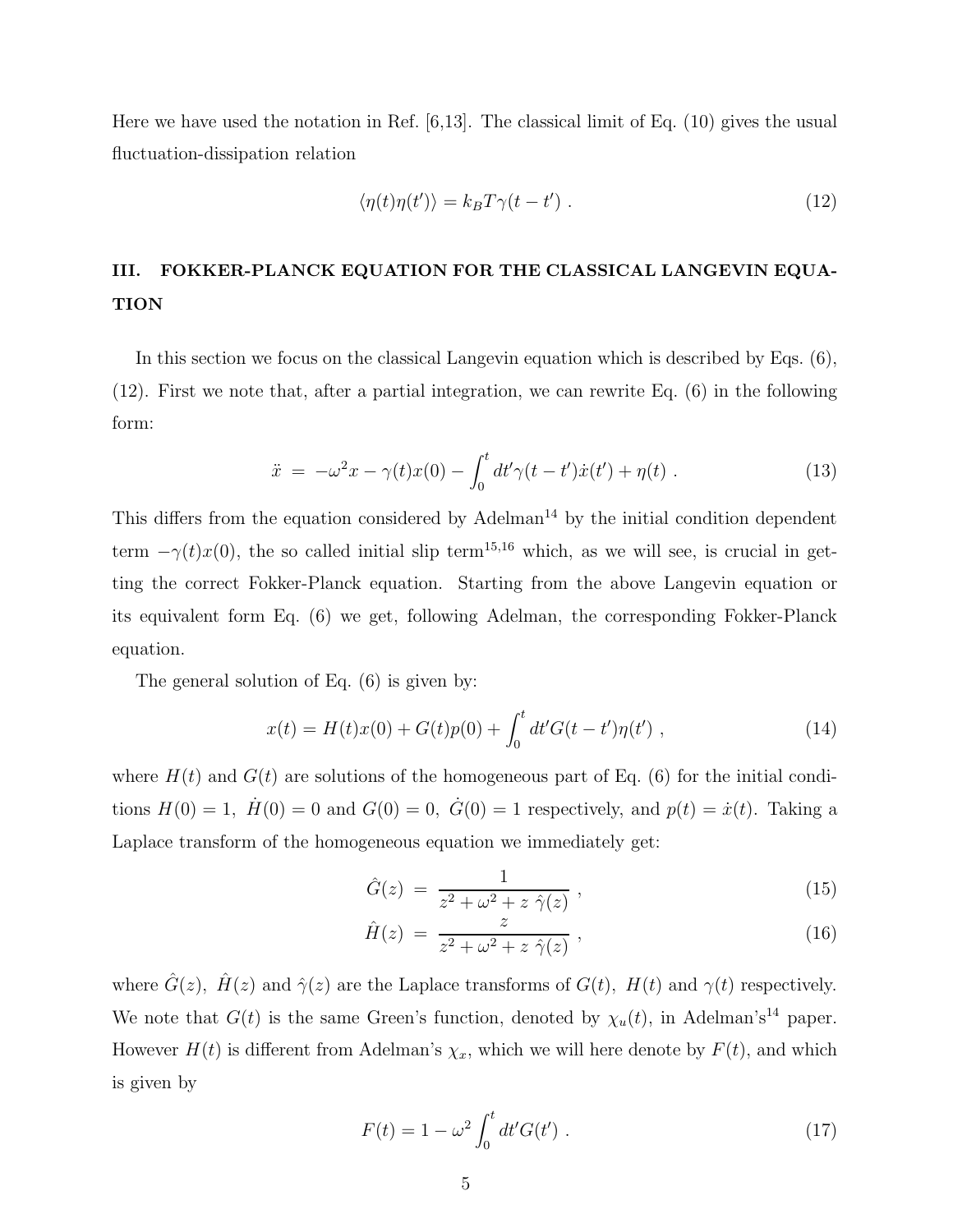From the form of the Laplace transforms  $\hat{G}$ ,  $\hat{H}$  and from Eq. (17) it is also easy to get the relations

$$
\dot{G}(t) = H(t) \text{ and } \dot{F}(t) = -\omega^2 G(t) .
$$
 (18)

From the general solution for the position we get for the momentum

$$
p(t) = \dot{H}(t)x(0) + \dot{G}(t)p(0) + \int_0^t dt' \dot{G}(t - t')\eta(t').
$$
\n(19)

Let us use the notation  $\{x_1, x_2\} = \{x, p\}$ . The fluctuations about the mean position and momentum are given by:

$$
y_1(t) = x_1(t) - [H(t)x(0) + G(t)p(0)] = \int_0^t dt' G(t - t')\eta(t'),
$$
  
\n
$$
y_2(t) = x_2(t) - [\dot{H}(t)x(0) + \dot{G}(t)p(0)] = \int_0^t dt' \dot{G}(t - t')\eta(t').
$$
\n(20)

In the classical case, since  $\eta(t)$  depends linearly on  $X_{\alpha}(0)$  and  $\dot{X}_{\alpha}(0)$  which have a Gaussian distribution, it follows that  $\eta(t)$  is also Gaussian. Hence the distribution of  $\{y_1, y_2\}$  at any time will also be Gaussian and is completely specified by the following variances, obtained from Eqs. (12), (20):

$$
A_{11}(t) = \langle y_1^2 \rangle = k_B T \int_0^t dt' \int_0^t dt'' \ G(t') \ G(t'') \ \gamma(t' - t'') \ ,
$$
  
\n
$$
A_{22}(t) = \langle y_2^2 \rangle = k_B T \int_0^t dt' \int_0^t dt'' \ \dot{G}(t') \ \dot{G}(t'') \ \gamma(t' - t'') \ ,
$$
  
\n
$$
A_{12}(t) = A_{21}(t) = \langle y_1 \ y_2 \rangle = k_B T \int_0^t dt' \int_0^t dt'' \ G(t') \ \dot{G}(t'') \ \gamma(t' - t'') \ .
$$
\n(21)

Taking time-derivatives and after some manipulations one can get the following results for the variances:

$$
\dot{A}_{11} = -2k_B T \left( G \dot{G} + \frac{F \dot{F}}{\omega^2} \right), \nA_{11} = -k_B T \left( G^2 + \frac{F^2 - 1}{\omega^2} \right), \n\dot{A}_{22} = -2k_B T \left( \dot{G} \ddot{G} + \omega^2 G \dot{G} \right), \nA_{22} = -k_B T \left( \omega^2 G^2 + \dot{G}^2 - 1 \right), \n\dot{A}_{12} = k_B T \left( \frac{d}{dt} (G \dot{F}) - \frac{d}{dt} (G \dot{G}) \right), \nA_{12} = k_B T \left( G \dot{F} - G \dot{G} \right).
$$
\n(22)

These are of course identical to the results of Adelman since the variances involve exactly the same Green's function. However the mean values  $\langle x(t) \rangle$ ,  $\langle p(t) \rangle$  are different and we will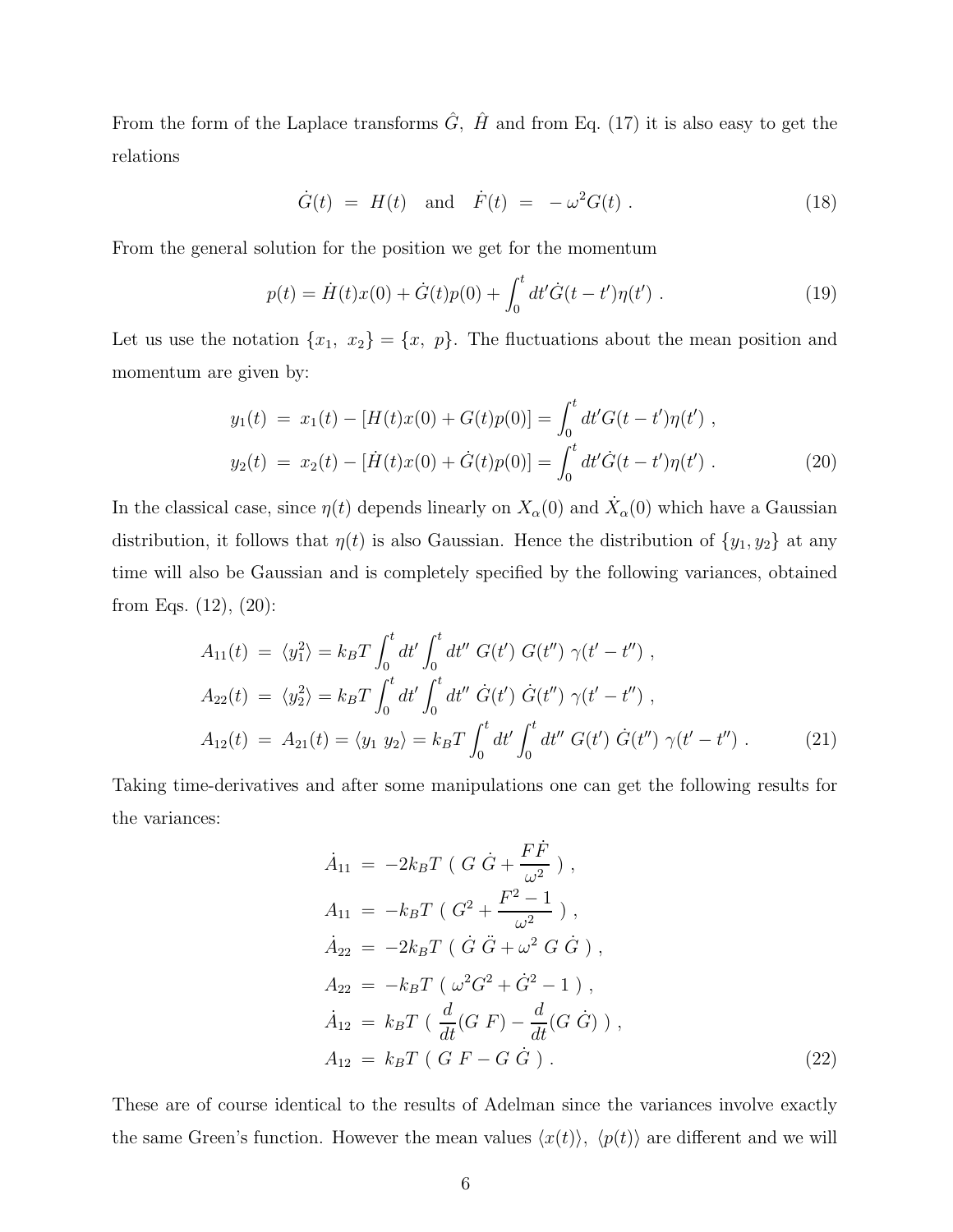now show that this leads to a different Fokker-Planck equation. The phase space probability distribution function for  $\{x, p\}$  is thus

$$
P(x, p, t|x(0), p(0), 0) = \frac{1}{2\pi (det[\mathbf{A}])^{1/2}} e^{-y_i A_{ij}^{-1} y_j/2} .
$$
 (23)

Following Adelman, let us define the following matrix:

$$
\mathbf{T}^{-1}(t) = \begin{pmatrix} H(t) & G(t) \\ \dot{H}(t) & \dot{G}(t) \end{pmatrix}
$$
 (24)

and new variables  $\{q_1, q_2\}$  through the transformation

$$
\begin{pmatrix} q_1(t) \\ q_2(t) \end{pmatrix} = \mathbf{T}(t) \begin{pmatrix} x_1(t) \\ x_2(t) \end{pmatrix} . \tag{25}
$$

Clearly we then have  $q_1(0) = x(0)$ ,  $q_2(0) = p(0)$ . In terms of these new variables the probability density  $P$  takes the following form:

$$
\tilde{P}(q_1, q_2, t | x(0), p(0), 0) = P(x_1, x_2, t | x(0), p(0), 0)
$$
\n
$$
= \frac{1}{2\pi (det[\mathbf{A}])^{1/2}} e^{-[q_i - q_i(0)]B_{ij}^{-1}[q_j - q_j(0)]/2}, \qquad (26)
$$
\nwhere  $\mathbf{B} = \mathbf{T} \mathbf{A} \mathbf{T}^T$ .

Taking time and space derivatives of  $\tilde{P}$  gives the following relations:

$$
\frac{\partial \tilde{P}}{\partial t} = -\frac{1}{2} \frac{d}{dt} \ln det[\mathbf{A}] \tilde{P} - \frac{1}{2} \dot{B}_{lm}^{-1} [q_l - q_l(0)] [q_m - q_m(0)] \tilde{P} , \qquad (27)
$$

$$
\frac{1}{2} \frac{\partial^2 \tilde{P}}{\partial q_l \partial q_m} \dot{B}_{lm} = -\frac{1}{2} B^{-1}_{lm} \dot{B}_{lm} \tilde{P} + \frac{1}{2} B^{-1}_{li} B^{-1}_{mj} \dot{B}_{lm} [q_i - q_i(0)] [q_j - q_j(0)] \tilde{P}
$$
  
= 
$$
-\frac{1}{2} \frac{d}{dt} \ln det[\mathbf{B}] \tilde{P} - \frac{1}{2} \dot{B}^{-1}_{lm} [q_l - q_l(0)] [q_m - q_m(0)] \tilde{P} , \qquad (28)
$$

where the last line follows from using the following identities for the symmetric matrix **B**:

$$
\frac{d}{dt}det[\mathbf{B}] = \frac{\partial det[\mathbf{B}]}{\partial B_{lm}} \dot{B}_{lm} = det[\mathbf{B}] B_{lm}^{-1} \dot{B}_{lm} ,
$$
  

$$
\dot{\mathbf{B}}^{-1} = -\mathbf{B}^{-1} \dot{\mathbf{B}} \mathbf{B}^{-1} .
$$

We will also need the following result:

$$
\frac{\partial \tilde{P}}{\partial t} = \frac{\partial P}{\partial t} + \dot{\mathbf{T}}_{li}^{-1} \mathbf{T}_{im} x_m \frac{\partial P}{\partial x_l} \quad . \tag{29}
$$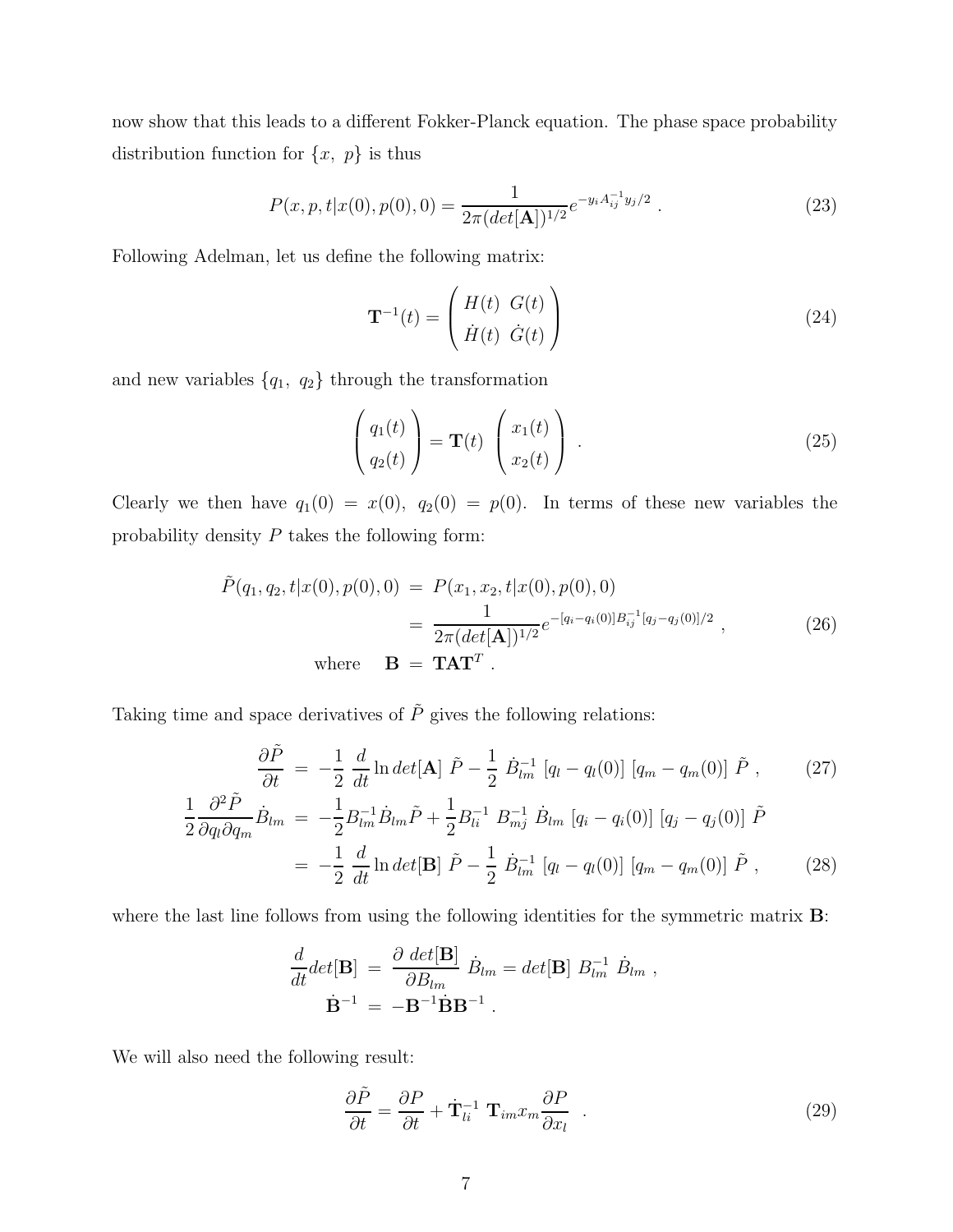Using Eqs. (27), (28), (29) and transforming from the variables  $\{q_1, q_2\}$  to  $\{x_1, x_2\}$  we finally get:

$$
\frac{\partial P}{\partial t} = -[\dot{\mathbf{T}}^{-1} \mathbf{T}]_{lm} x_m \frac{\partial P}{\partial x_l} - \frac{d}{dt} \ln \Delta P + \frac{1}{2} [\mathbf{T}^{-1} \dot{\mathbf{B}} \mathbf{T}^{-1}^T]_{lm} \frac{\partial^2 P}{\partial x_l \partial x_m}, \qquad (30)
$$

where  $\Delta = det[\mathbf{T}^{-1}] = \dot{G}^2 - G \ddot{G}$ . We work out the explicit forms of the various matrices and get:

$$
\mathbf{T}^{-1} \dot{\mathbf{T}} = -\dot{\mathbf{T}}^{-1} \mathbf{T} = \begin{pmatrix} 0 & -1 \\ \gamma_q & \gamma_p \end{pmatrix} , \qquad (31)
$$

$$
\mathbf{T}^{-1}\dot{\mathbf{B}}\mathbf{T}^{-1} = \dot{\mathbf{A}} + \mathbf{T}^{-1}\dot{\mathbf{T}}\mathbf{A} + (\mathbf{T}^{-1}\dot{\mathbf{T}}\mathbf{A})^T
$$
\n(32)

$$
= \begin{pmatrix} \dot{A}_{11} - 2A_{12} & \dot{A}_{12} - A_{22} + \gamma_q A_{11} + \gamma_p A_{12} \\ \dot{A}_{12} - A_{22} + \gamma_q A_{11} + \gamma_p A_{12} & \dot{A}_{22} + 2\gamma_q A_{12} + 2\gamma_p A_{22} \end{pmatrix},
$$
(33)

where 
$$
\gamma_q = \frac{\ddot{G}^2 - \dot{G}\ \ddot{G}}{\dot{G}^2 - G\ \ddot{G}},
$$
\n(34)

$$
\gamma_p = \frac{G\ddot{G} - \dot{G}\ddot{G}}{\dot{G}^2 - G\ddot{G}} = -\frac{d}{dt}\ln\Delta\,. \tag{35}
$$

From Eq. (22) we get  $\dot{A}_{11} = 2 A_{12}$ . Using this and expanding out Eq. (30) gives:

$$
\frac{\partial P(x, p, t|x(0), p(0), 0)}{\partial t} = -p\frac{\partial P}{\partial x} + \gamma_q x \frac{\partial P}{\partial p} + \gamma_p \frac{\partial (pP)}{\partial p} + D_p \frac{\partial^2 P}{\partial p^2} + D_q \frac{\partial^2 P}{\partial x \partial p},
$$
 (36)  
where  $D_q = \frac{1}{2}\ddot{A}_{11} - A_{22} + \gamma_q A_{11} + \frac{\gamma_p}{2}\dot{A}_{11},$   

$$
D_p = \frac{1}{2}\dot{A}_{22} + \frac{\gamma_q}{2}\dot{A}_{11} + \gamma_p A_{22}.
$$

From Eq. (7) and Eq. (11) it is clear that in the classical limit:

$$
K'(t) \to \frac{k_B T}{\hbar} \gamma(t) \tag{37}
$$

which implies that the classical limits of the functions  $K_q(t)$  and  $K_p(t)$  in Ref. [13] is:

$$
\hbar K_q(t) \to A_{11}, \quad \hbar K_p(t) \to A_{22} . \tag{38}
$$

With this we immediately see that the coefficients of the equation for the Wigner function, given by Eq. (89) in Ref. [13], reduces in the classical limit, to those in the Fokker-Planck equation given by Eq. (36).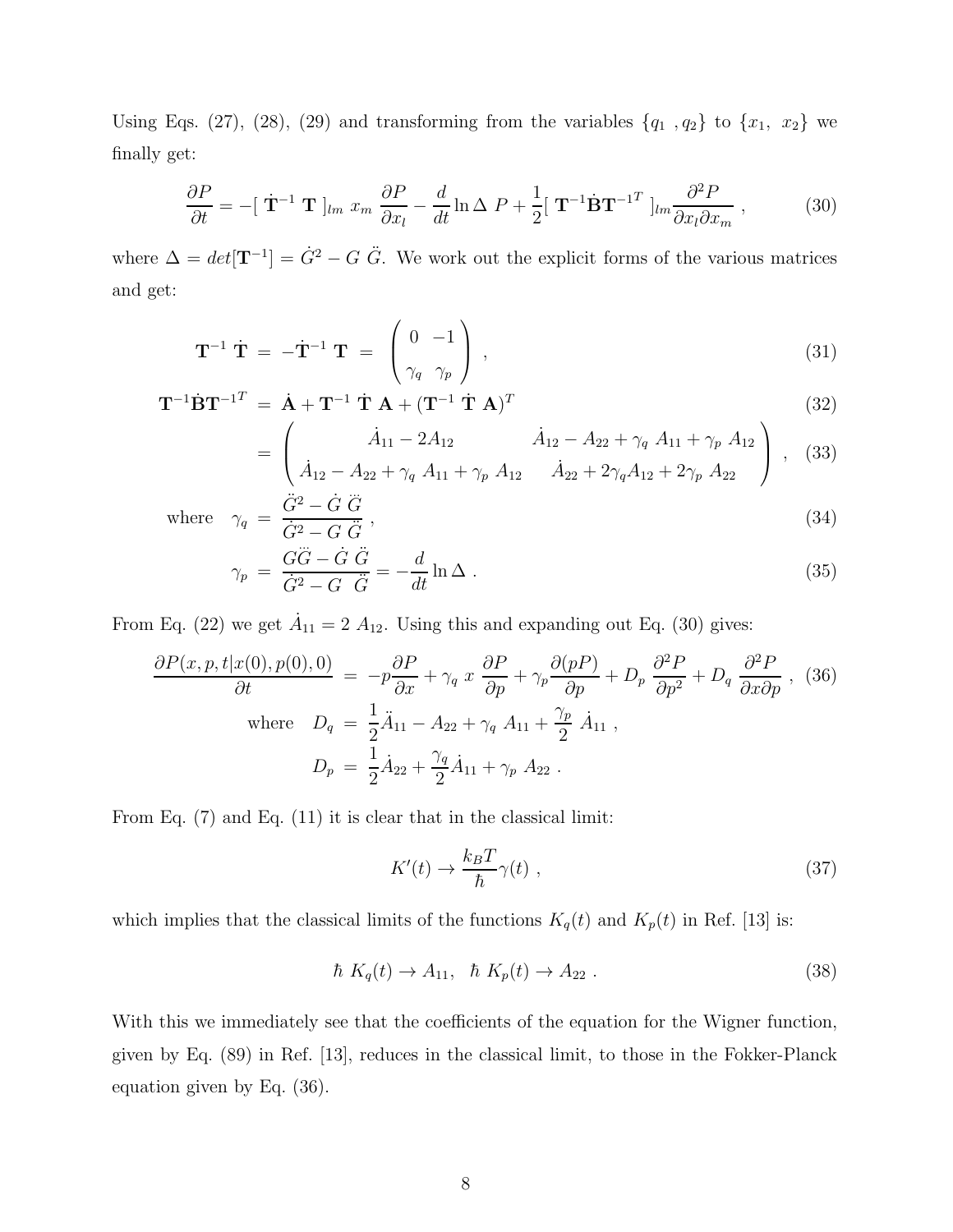#### IV. CORRELATED EQUILIBRIUM INITIAL CONDITIONS

It is possible to understand the precise reason for the observed correspondence between the Adelman results and the quantum Fokker-Planck equation for the correlated initial conditions considered in [13]. We will now show that the Langevin equation used by Adelman also follows from the same microscopic model if, instead of choosing a separable initial condition, we take a correlated initial state which is prepared by making measurements on an equilibrium state of the *coupled* system and bath. We first make some comments on the physical significance of the special correlated initial conditions that have been studied in the quantum case. The two initial conditions correspond to (i) making measurements of the position variable of the system at time  $t = 0$  on the equilibrium state, (ii) computing time dependent correlation functions of various system variables, again in an equilibrium state. Especially it is to be noted that the measurements are made on the equilibrium state of the fully coupled system and bath. Classically if we want to describe a similar situation, then the corresponding Langevin equation should decribe the time evolution of the system's phase space variables  $\{x, p\}$  given that an initial measurement, in the initial equilibrium state of the *coupled* system and bath, gave the values  $\{x(0), p(0)\}.$ 

Starting from the same model of reservoir with the full Hamiltonian given by Eq. (1) or equivalently Eq. (2) we again get an equation in the form of Eq. (13) but the noise correlations are not given by Eq. (12). At  $t = 0$  the bath and system variables are correlated, hence  $\langle x(0) X_{\alpha}(0) \rangle \neq 0$  and the bath correlations are no longer give by Eq. (9) or its classical counterpart. A simplification now occurs if we redefine the noise<sup>17</sup> and write Eq.  $(13)$  in the following form:

$$
\ddot{x} = -\omega^2 x - \int_0^t dt' \gamma(t - t') \dot{x}(t') + \xi(t) , \qquad (39)
$$

where  $\xi(t) = \eta(t) - \gamma(t)x(0)$ 

$$
= \sum_{\alpha} c_{\alpha} \{ \cos(\omega_{\alpha} t) \left[ X_{\alpha}(0) - \frac{c_{\alpha}}{\omega_{\alpha}^2} x(0) \right] + \frac{\sin(\omega_{\alpha} t)}{\omega_{\alpha}} \dot{X}_{\alpha}(0) \} . \tag{40}
$$

The statistical properties of the noise should be evaluated by averaging over the bath variables. Following the discussion in the previous paragraph it is clear that the distribution of the bath variables is given by the *conditional* probability of  $\{X_\alpha(0), P_\alpha(0)\}\$  given that an initial measurement, in the initial equilibrium state, on the system gave the values  $\{x(0), p(0)\}.$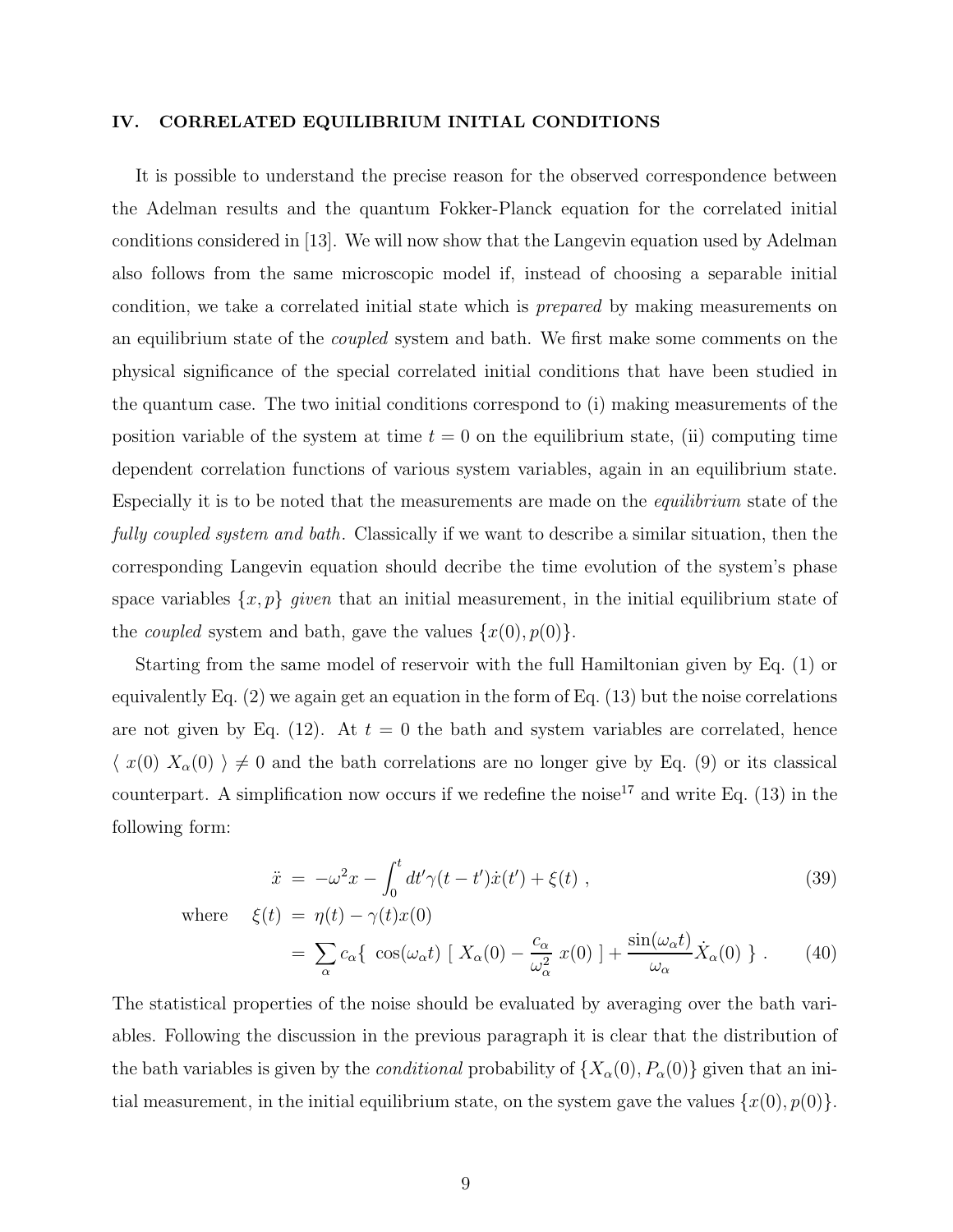From the form of the Hamiltonian Eq. (2), we get for the conditional distribution:

$$
Pr(\lbrace X_{\alpha}(0), P_{\alpha}(0)\rbrace) = \frac{e^{-\beta H_B}}{Z_B}
$$
  
where 
$$
H_B = \sum_{\alpha=1}^{N} \left[ \frac{P_{\alpha}^2(0)}{2} + \frac{\omega_{\alpha}^2 (X_{\alpha}(0) - \frac{c_{\alpha}x(0)}{\omega_{\alpha}^2})^2}{2} \right],
$$

$$
Z_B = \int \prod_{\alpha} dX_{\alpha}(0) dP_{\alpha}(0) e^{-\beta H_B}.
$$

Averaging the bath variables over this distribution we then get:

$$
\langle [X_{\alpha}(0) - \frac{c_a}{\omega_{\alpha}^2} x(0) | \dot{X}_{\alpha}(0) \rangle = 0 ,
$$
  

$$
\langle \omega_{\alpha}^2 [X_{\alpha}(0) - \frac{c_a}{\omega_{\alpha}^2} x(0) |^2 \rangle = k_B T ,
$$
  

$$
\langle \dot{X}_{\alpha}^2(0) \rangle = k_B T .
$$
 (41)

Using these we then find that  $\xi(t)$  is again a Gaussian stationary process with exactly the same correlations as obtained for  $\eta(t)$  for separable initial conditions. Thus

$$
\langle \xi(t) \rangle = 0 ,
$$
  

$$
\langle \xi(t) \xi(t') \rangle = k_B T \gamma(t - t') .
$$
 (42)

The Langevin equation given by Eq. (39) with the noise given by Eq. (42) is the starting equation of Adelman<sup>14</sup>. Hence we have shown that the Langevin equation of Adelman is the correct classical equation desribing a correlated initial state.

#### V. DISCUSSION AND CONCLUSIONS

In this paper we have taken up the issue of the classical limit of the quantum Fokker-Planck equation for a harmonic oscillator linearly coupled to a bath of harmonic oscillators wherein the system and bath are initially uncorrelated. Karrlein and  $G$ rabert<sup>13</sup> obtained the quantum Fokker-Planck equation for some special correlated as well as separable initial conditions. Two kinds of correlated initial conditions were studied, the so called thermal initial condition<sup>4</sup> and those describing the dynamics of equilibrium correlation functions<sup>6</sup>. On taking the classical limit of these equations they found that they exactly reduced to Adelman's classical Fokker-Planck equation<sup>14</sup>. However for separable initial conditions they found that the classical limit of their equation did not give Adelman's equation. It was suggested that this indicated a problem with separable initial conditions.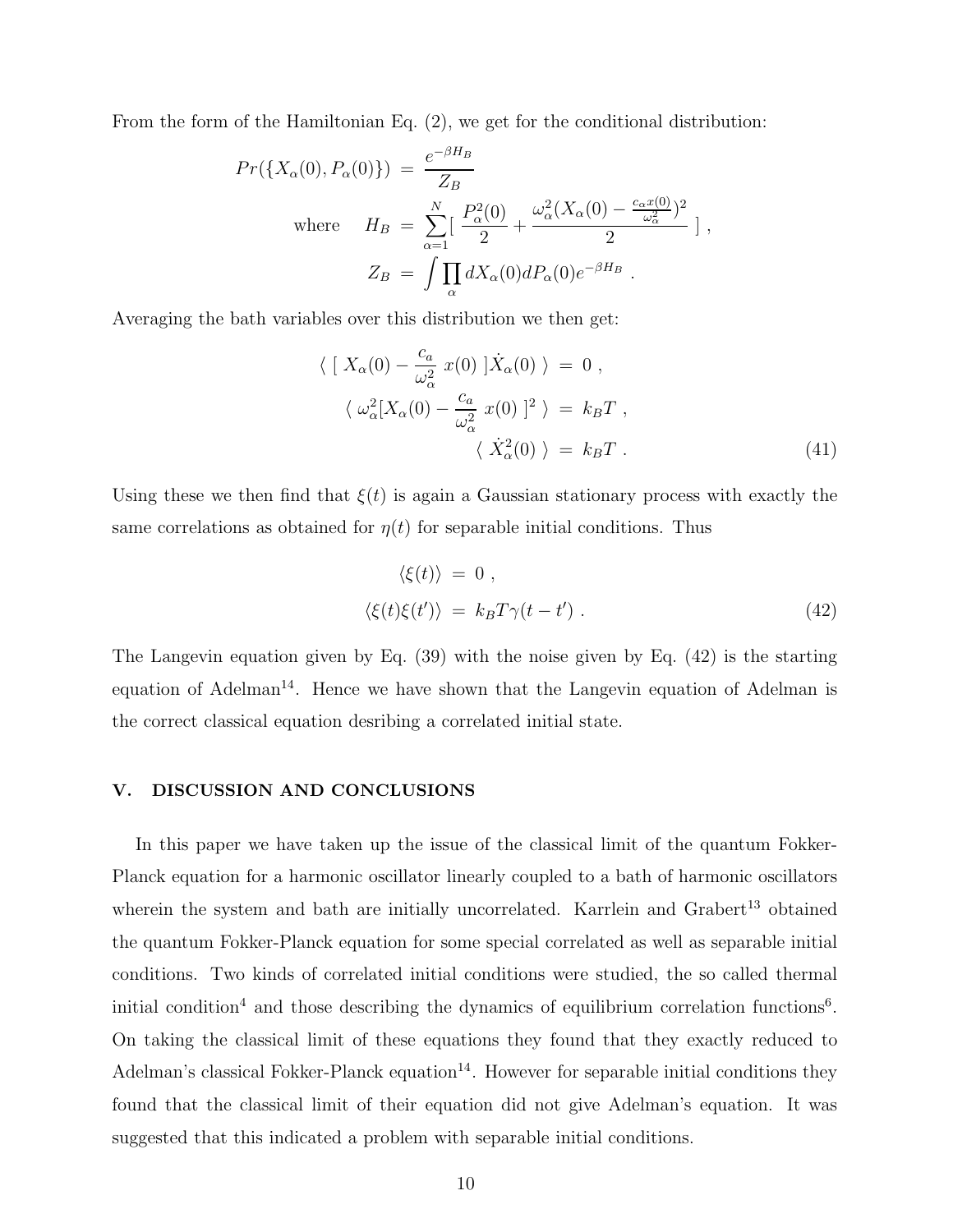We have found a simple resolution to this somewhat intriguing point. We derived the classical Langevin equations of motion corresponding to the system of a single oscillator coupled to a bath of harmonic oscillators and with separable initial conditions. This equation differs from the one used by Adelman<sup>14</sup> by an extra piece  $-\gamma(t)x(0)$  which depends on initial conditions. We then derived the Fokker-Planck equation for this Langevin equation and found it to be the exact classical limit of the quantum equation of Karrlein and Grabert<sup>13</sup> for separable initial conditions. We have also shown why for the case of correlated initial conditions the Wigner function equation of the reduced system dynamics in the quantum regime<sup>13</sup> reduces to the Adelman equation in the classical limit. We have shown that the Langevin equation used by Adelman corresponds to the situation where the initial state is the equilibrium state of the coupled system and reservoir. Thus the basic point is that correlated and uncorrelated initial conditions lead to different classical Langevin equations and hence to different Fokker-Planck equations. In conclusion we have shown that for the case of a single harmonic oscillator coupled to a bath of harmonic oscillators there is an exact correspondence between the classical Fokker-Planck equation and the quantum equations for the Wigner function both for some special correlated as well as uncorrelated initial conditions.

- <sup>∗</sup> Electronic address: subhashishb@rri.res.in
- † Electronic address: dabhi@rri.res.in
- <sup>1</sup> G. W. Ford, M. Kac and P. Mazur, J. Math. Phys  $6, 504$  (1965).
- <sup>2</sup> A. O. Caldeira and A. J. Leggett, Physica A  $121$ , 587 (1983).
- <sup>3</sup> R. P. Feynman and F. L. Vernon, Ann. Phys.  $(N.Y.)$  **24**, 118 (1963).
- $4$  V. Hakim and V. Ambegaokar, Phys. Rev. A 32, 423 (1985).
- <sup>5</sup> C. M. Smith and A. O. Caldeira, Phys. Rev. A 36, 3509 (1987); ibid 41, 3103 (1990).
- <sup>6</sup> H. Grabert, P. Schramm and G. L. Ingold, Phys. Rep. 168, 115 (1988).
- <sup>7</sup> Y.-C. Chen, J. L. Lebowitz and C. Liverani, Phys. Rev. B  $40, 4664$  (1989).
- <sup>8</sup> S. Banerjee and R. Ghosh, Phys. Rev E 67, 056120 (2003).
- <sup>9</sup> F. Haake and R. Reibold, Phys. Rev A **32**, 2462 (1985).
- <sup>10</sup> B. L. Hu, J. P. Paz and Y. Zhang, Phys. Rev D 45, 2843 (1992).